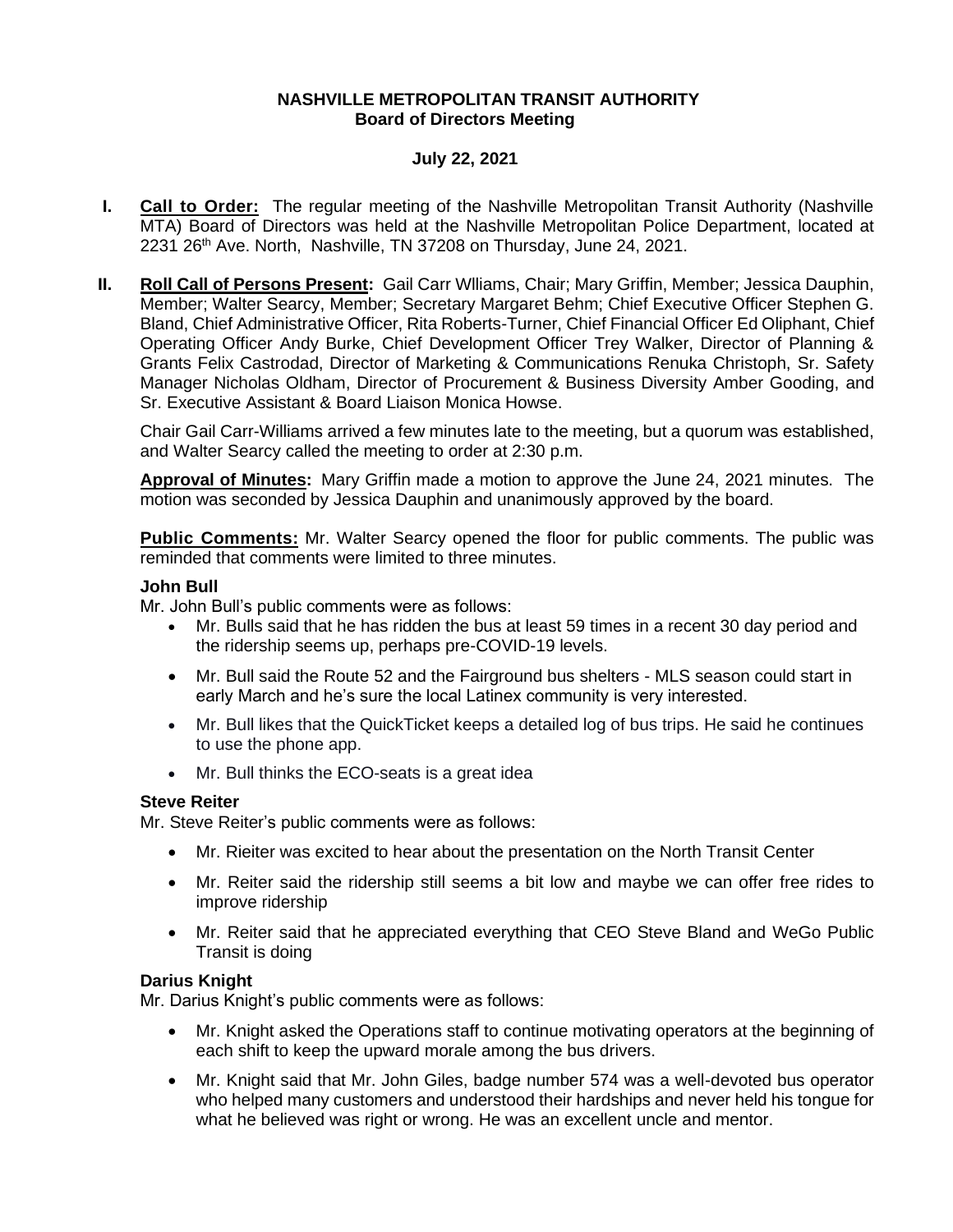- Mr. Knight asked if staff could remind customers to wear masks inside the bus and at least inside of waiting areas. He said some operators are being nice and understanding, allow customers to board without masks and some customers get mad when the operators ask them to move to the back of the bus and ask other customers with a mask to distance the space for the safety of everyone on board.
- Mr. Knight said that he believes WeGo needs to actively explain to all customers and operators the issues it currently has. The transparency needs to come no later than July 31, 2021. WeGo has a shortfall of operators which isn't new.
- Mr. Knight said an assessment should have been done on WeGo Central with the repeated issues of the elevator and escalators. Every few years this has gotten fixed, but it needs to be done promptly and correctly. He believes that the escalators need to be enclosed at this point.
- Mr. Knight said WeGo needs to start becoming innovative with plans ideas and needs an overall way of keeping service moving forward and not backward as this agency is behind.
- Mr. Knight said WeGo should look into speaking with the Metro Schools transportation department and council about possible means and ways of cross-training and allowing for bus operators to have a secondary part-time open shift, with the shortages of bus operators that now plague the United States currently. Another thing is, showing appreciation and the issue operators face once they have topped out. If there is no cost of living raise, something will need to be done ASAP or WeGo will face more than a few operators shortages, it won't be able to run basic needs if we all don't start finding ways and funding to combat this widespread problem that will not disappear.
- **III. Operations & Finance Committee Report:** Walter Searcy introduced the following items for discussion and action:
	- a. **Monthly Financial Report Compared to Budget (OF-D-21-016):** Chief Operating Officer Ed Oliphant reported and reflected on the statement of operations for the month of May 2021 compared to the budget and a balance sheet as of May 31, 2021. There was no further discussion at this time.
	- **b. Debt Obligation Notification (OF-D-21-020)**: In March 2021, the Nashville Metropolitan Transit Authority (Nashville MTA) Board authorized Nashville MTA to enter into a 12-month extension of its existing line of credit loan starting at \$14 million with Fifth Third Bank with the possibility of increasing the loan up to \$20 million if needed. The Metro Council set Nashville MTA's borrowing limit at up to \$20 million through June 30, 2022 as stated in the city's FY2022 Budget Resolution which became effective July 1, 2021.

We signed a twelve-month extension agreement for our Revolving Credit Promissory Note with Fifth Third Bank effective July 1, 2021 with a borrowing capacity from \$14 million to \$20 million, if needed, with an expiration of the note on June 30, 2022. This loan is needed to cover our cash flow needs through the remainder of the fiscal year ending June 30, 2022. The terms of the loan are as follows:

| Term:                 | <b>Twelve Months</b>                                                                                                                                                                                   |
|-----------------------|--------------------------------------------------------------------------------------------------------------------------------------------------------------------------------------------------------|
| <b>Maturity Date:</b> | June 30, 2022                                                                                                                                                                                          |
| Interest Rate:        | Variable - LIBOR Rate plus 1.65%                                                                                                                                                                       |
| Legal Fee:            | \$1,413 paid to Butler Snow Law Firm representing Fifth Third Bank                                                                                                                                     |
| Non-Use Fee:          | 20 basis points on the daily unused principal amount of the note,<br>charged quarterly. Maximum fee will not exceed \$28,000 on \$14<br>million and \$40,000 if the loan is increased to \$20 million. |

CFO Olipant said we have submitted our grant application to the Federal Transit Administration (FTA) to gain access to this funding as it relates to our preventive maintenance and ADA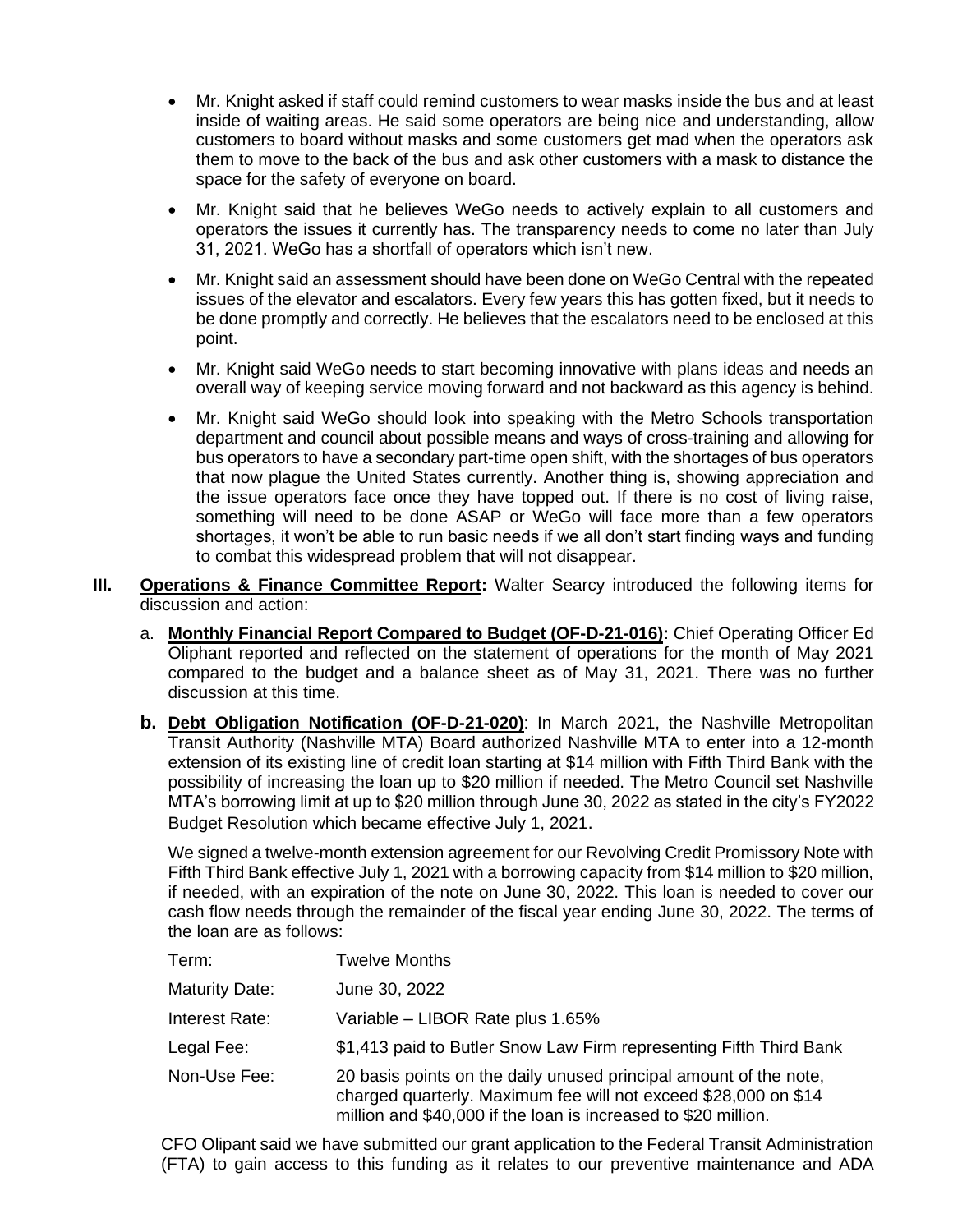paratransit services. As soon as we receive these grant funds, any loan would be paid down to minimize our interest expense.

There was no further discussion at this time.

- **a. Monthly Operating Statistics (OF-D-21-021):** Chief Operating Officer Andy Burke reported and reflected on the monthly operating statistics report through May, 2021. There was no further discussion at this time.
- **c. Replacement Seat Insert Contract Award (M-A-21-021)**: This competitively bid contract is for the purchase of replacement seat inserts for 97 fixed route buses. The current bus fleet has these inserts installed in the fiberglass seat shell of. Historically, these have been cloth inserts that have been difficult to clean. This project will retrofit buses that are expected to remain in service for more than 2 more years. The existing fabric seats will be replaced with vinyl seats that reduce dust, are easier and faster to clean, and are more hygienic, utilizing an antimicrobial material. The seats will be replaced by the WeGo bus maintenance staff as scheduled with other service, or when time allows. The contract is funded with CARES Act funds as intended to help mitigate the impacts of the pandemic.

The Invitation to Bid (ITB) was published on the agency website, and in the B2G procurement notification system, and in *Transit Talent* on June 8, 2021. The project did not include DBE participation goals as the specified replacement seat products, which must fit within the existing seat frames, are sold through national manufacturer-authorized distributors.

The project estimate was \$514,740. Three bids were received on the June 25, 2021 due date:

- Gillig LLC \$521,088.72
- NFI Parts \$571,601.76
- AeroDesign \$874,020.00

Gillig's bid was 1% over the estimate and has been determined to be fair and reasonable and responsive to the solicitation requirements.

Staff requested the Board to provide the Chief Executive Officer the authority to enter into a fixed price contract with Gillig LLC to provide replacement seat inserts at a total cost of \$521,088.with a contingency amount of \$50,000 for a total contract budget of \$571,000. The total contract term is twelve (12) months.

Mr. Walter Searcy made a motion to approve the Replacement Seat Insert Contract Award. The motion was seconded by Ms. Jessica Dauphin and unanimously approved by the board.

**d. Workplace Health & Safety Consultation (M-A-21-022)**: In preparation for restoring bus service to full pre-pandemic levels, make additional improvements in line with the Better Bus Plan, and a return of our employees back into the office, we desire to ensure continued best safety practices. To that end, WeGo requested proposals from firms interested and qualified to provide a long-term strategy to make certain we increase our understanding of workplace safety and continue best practices for the health and safety of both staff and passengers.

The Request for Proposals (RFP) was published on WeGo Public Transit and in Transit Talent on May 11, 2021. Due to the specialized nature of this service and limited subcontracting opportunities, the project has a 4% DBE participation goal. Invitations were emailed directly to 13 firms that initially responded to a request for information as well to 151 certified DBE firms identified as potential subcontractors (janitorial service and product suppliers for example). Three responsive proposals were received from:

- Fresh Start
- Spaulding Decon
- TDS & Associates, LLC

The factors considered for evaluating proposals included project approach, qualifications and experience, product and services, schedule, and cost. The evaluation committee completed the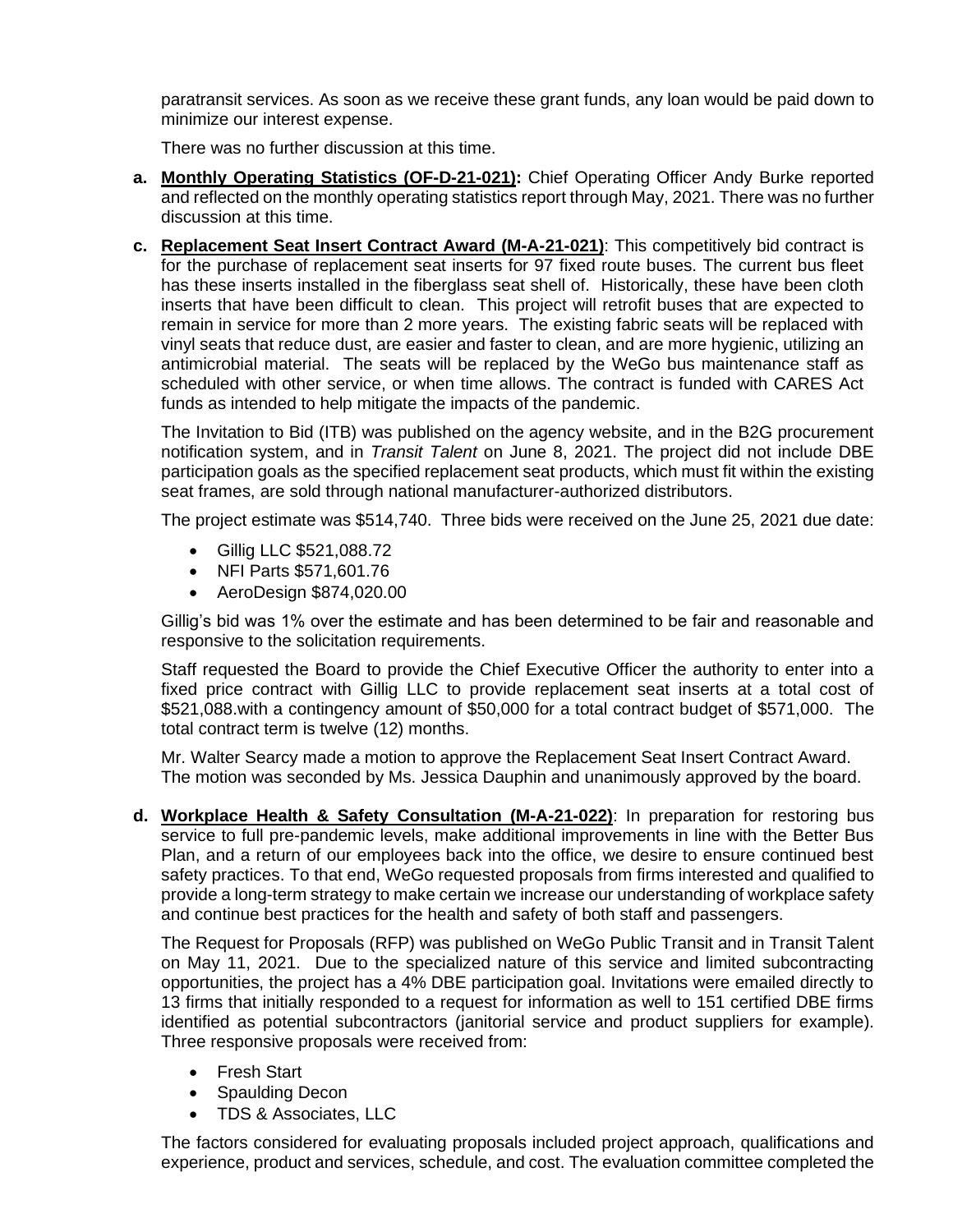final evaluation on June 21, 2021. TDS & Associates, LLC, a minority male owned firm, was selected and received the evaluation committee's highest ranking with strengths in training and experience of similar scope. In addition, TDS & Associates, LLC's proposal exceeded the DBE participation goal of 4%.

Staff requested the Board to give the Chief Executive Officer the authority to execute the contract with TDS & Associates, LLC to provide continued health and safety mitigation services.

Mr. Walter Searcy made a motion to approve the Workplace Health & Safety Consultation. The motion was seconded by Ms. Mary Griffin and unanimously approved by the board.

#### **IV. New Initiative & Community Engagement Committee Report:** Vice-Chair Miller introduced the following items for discussion and action:

**a. North Nashville Transit Center Business Diversity Update (NICE-D-21-008):** Ms. Amber Gooding, Director of Procurement and Business Diversity reviewed the PowerPoint presentation with the Board providing an update, and solicited feedback on our efforts to secure maximum minority and women owned business participation on this project.

As part of the overall public engagement process for the design, construction and operation of the North Nashville Transit Center, we are working in a community-engaged process to maximize the contracting and business opportunities for minority and woman-owned businesses over the life of the project and its construction.

There was no further discussion at this time.

**b. North Nashville Transit Center Update (NICE-D-21-009):** Trey Walker, Chief Development Officer provided an update at the meeting. The presentation included site renderings and an overview of planned features of the transit center.

Over the past 6 months, staff have been working with a design team led by our Architects, Smith-Gee Associates to advance design of the planned North Nashville Transit Center. This process has included detailed examinations of operating requirements, site constraints, and regulatory requirements associated with the project. It has included a number of work sessions with various WeGo departments ranging from Operations to Facilities Maintenance to Security to Customer Care to Safety and well beyond. The project schedule calls for design to be completed by the end of calendar year 2021, with construction bidding to occur in early to mid-2022.

There was no further discussion at this time.

**c. Fall 2021 Service Changes & Title VI Analysis (M-A21-024):** Staff requested that the Board approve a phased approach for implementation of service changes in Fall 2021 and Spring 2022 as documented in this item with Phase 1 starting on October 3, 2021.

Mr. Walter Searcy made a motion to approve the Fall 2021 Service Changes & Title VI Analysis. The motion was seconded by Ms. Jessica Dauphin and unanimously approved by the board.

## **V. CEO's Report:** CEO Bland reported the following:

**1.** CEO Bland said that he was pleased to join Members Jessica Dauphin and Mary Griffin yesterday as Mayor Cooper officially launched the new Nashville Department of Transportation and Multimodal Infrastructure. Marty Sewel is here from NDOT, and I know all of us are looking forward to working with NDOT to advance improved infrastructure to support all users, but particularly transit riders. To clarify any confusion about the role of NDOT, it neither replaces the MTA nor takes on any of its functions, but will be an important partner in developing supportive infrastructures such as safer sidewalks, crossings, bus stop improvements, and transit priority measures that have been sorely lacking for transit riders over the years.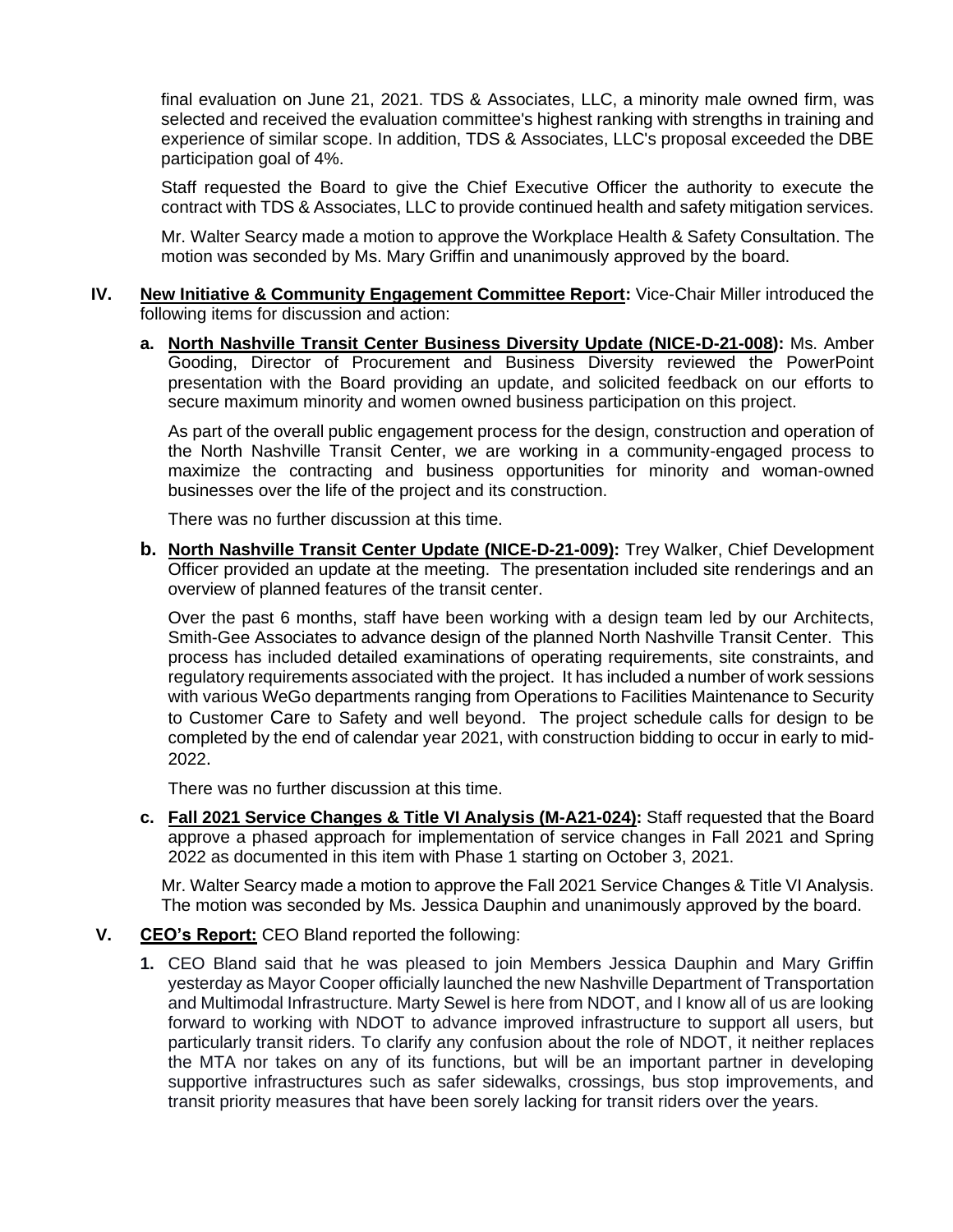- **2.** Metro has continued to advance their planning effort for the East Bank, and we have been involved in several work sessions with Metro Planning and their consultants to look at options for transit circulation and access in the broader development plans.
- **3.** Felix Castrodad touched on the challenges of Operator hiring as one of the factors leading us to recommend a staged implementation of Better Bus Improvements. Andy Burke is spearheading an effort among all of our Departments to examine the issue in detail and reengineer all of our practices associated with employee recruitment, hiring, training, and retention.
- **4.** In prior months, I've reported that we're working with Metro on a collaborative Downtown Traffic Study that would examine a myriad of topics, including transit routing and transit priority. We anticipate the receipt of proposals in mid-August.
- **5.** At your seats today, we provided information on our budding governance fine-tuning initiative. We have engaged a nationally prominent expert in this field to work with the Board and staff through the rest of this year to fine-tune our processes. We have a tremendous number of challenges we'll need to address in the coming years, but also an enormous volume of opportunities and we want to make sure our organizational leadership – Board and staff – are in a position to best address all of them.
- **6.** You recently approved a contract with the KFH Group to do a full assessment of our Access system and make recommended improvements. This project has kicked off, and you'll be hearing more in the coming months on progress and findings.
- **7.** Construction continues on the Hillsboro Transit Center. Supply chain items have led to some delays on long lead time items, but we anticipate completion by the end of the year. If you travel in that area now, you'll notice a huge amount of activity on the site.
- **8.** CEO Bland recently attended a strategic planning meeting of the Tennessee Public Transportation Association Board of Directors in Kingsport this month. This was the first inperson meeting of this group in about 18 months. One of the primary topics of discussion was the shortage of vehicle operators, which is a national problem and is particularly acute among the smaller transit agencies in the state. TPTA is currently collecting data on the scope of the issue statewide, with an intent to do information sharing on best practices.
- **9.** CEO Bland thanked Jessica Dauphin for spending the better part of a day with us to do an orientation of the MTA and facility tours of Nestor, Myatt, and Central.
- **10.** On the RTA side:
	- **a.** We received information from 4 consulting firms to examine future options for enhancing the Star in accordance with the range of options included in the City Transportation Plan. We will collate the information we received, along with input from the freight operator in the corridor, to put together a full scope of work for a formal solicitation process.
	- **b.** We anticipate the delivery of 10 commuter buses for RTA services in October. This will include 7 replacement buses for services contracted to MTA in the Rutherford County Corridor.

## **VII. Chair's Report:** Chair Williams reported the following:

Chair Williams acknowledged and welcomed Mr. Marty Sewell from the Nashville Department of Transportation to the Nashville Metropolitan Transit Authority Board Meeting.

Chair Williams said that she was excited about the upcoming Board Governance Workshop. She said it will help us to better support the work and the community as a whole.

Chair Williams concluded her remarks by saying that she's in awe of the work that's being done by staff, especially during this pandemic and all of the challenges that we've faced across the past 18 months. She encouraged everyone to keep going and continue to do good work.